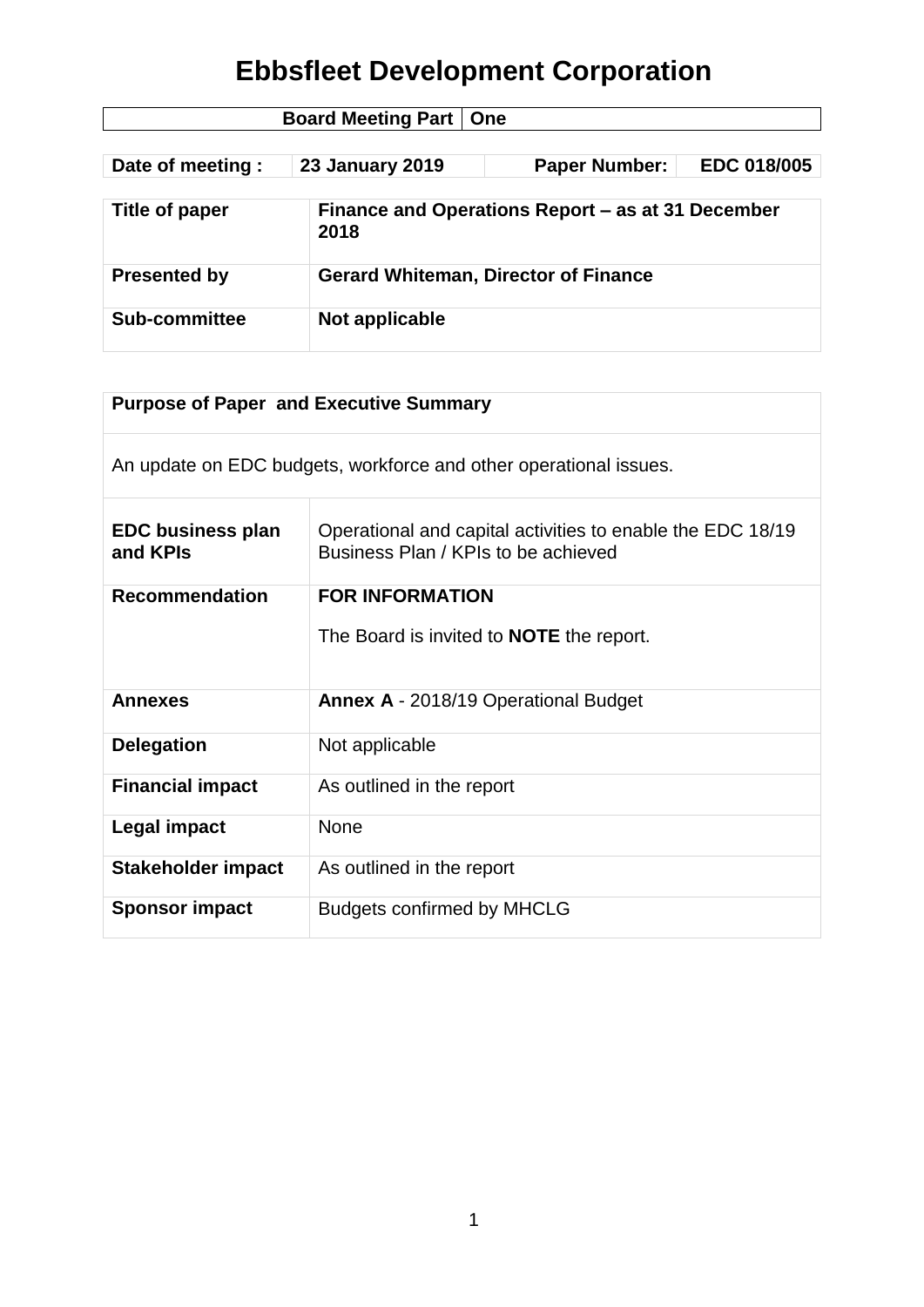| <b>Board Meeting Part</b><br><b>One</b>                                                                                                                                                                                                                              |                        |                      |                    |  |
|----------------------------------------------------------------------------------------------------------------------------------------------------------------------------------------------------------------------------------------------------------------------|------------------------|----------------------|--------------------|--|
| Date of meeting :                                                                                                                                                                                                                                                    | <b>23 January 2019</b> | <b>Paper Number:</b> | <b>EDC 018/005</b> |  |
| <b>Highlights</b>                                                                                                                                                                                                                                                    |                        |                      |                    |  |
| CDEL programme expenditure in December 18 - £2.865m.<br>Forecast outturn for year remains at £24.5m.<br>RDEL admin expenditure in December 18 - £380,452.<br>$\bullet$<br>Budget (and forecast outturn) for year - £3.892m plus £2m RDEL<br>Programme Revenue Budget |                        |                      |                    |  |

#### **Introduction**

1.1. This paper updates the Board on budgets, workforce and other operational issues for the month of December 2018 and the 2018/19 year-to-date/ forecast outturn position.

#### **2. 18/19 Operational Budget**.

2.1 The detail of the budget is shown at **Annex A.** The net operational revenue budget for 18/19 was approved by MHCLG at £3,892,000 (compared to a net budget of £3,853,000 for 2017/18) with an additional £2m of revenue support specifically for programme expenditure.

As part of the net operational budget, the corporation generates planning fee income, which is budgeted at £75k for 18/19. After the first three quarters of the year just over £58k has been received. Forecasts indicate that the budget could be exceeded by the year end, depending on the timing or one or two large planning applications.

2.2 The Pay budget covers the full budgeted headcount complement, together with Board member pay, and Agency/ Temporary staff. There are currently a number of planned vacancies in the organogram that result in savings against the Pay budget; in the Projects Team specifically the underspend accruing against vacant posts is being utilised to fund external Project Management resources, and other commissions supporting the current strategy work.

#### **3 18/19 Capital Budget**

3.1 The original budget position for 18/19 reflected a capital spending requirement of up to £40m for the year, with full spend dependent on potential property/ land acquisitions and other project activities. Whilst submitting the Supplementary Estimates in November, the EDC revised the forecast outturn to £24.5m for the year, requesting that the unspent budget be rolled forward into the programme for future years.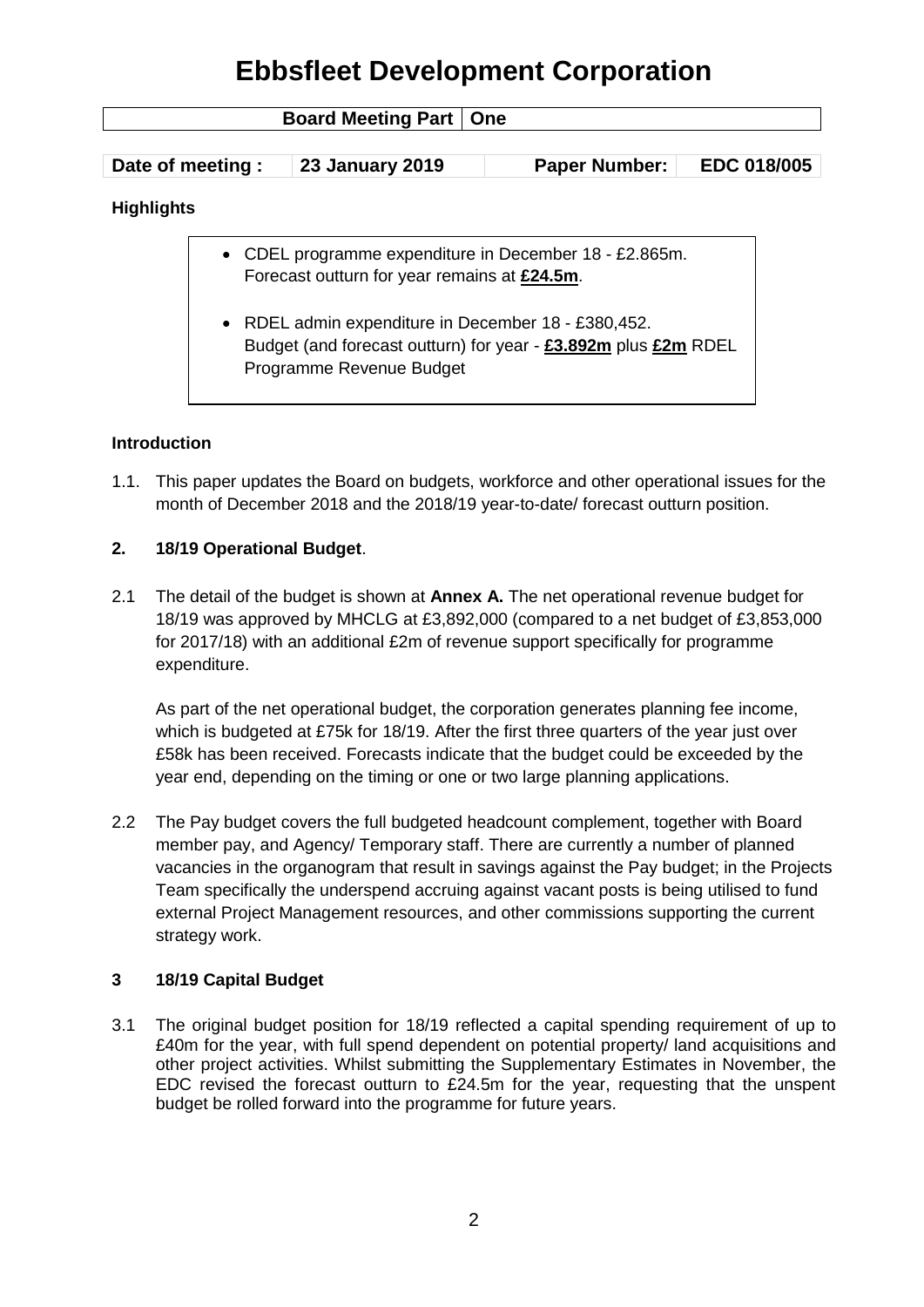| <b>Board Meeting Part   One</b> |  |
|---------------------------------|--|
|                                 |  |

| Date of meeting : | <b>23 January 2019</b> | <b>Paper Number:</b> | EDC 018/005 |
|-------------------|------------------------|----------------------|-------------|
|-------------------|------------------------|----------------------|-------------|

- 3.2 The EDC's overall capital programme of investment is organised around five subprogrammes (pillars) that focus on specific projects that can be delivered at pace and that demonstrate value for money.
- 3.3 Infrastructure Delivery Plan Programme Summary

| <b>Pillar</b>                    | <b>DESCRIPTION SUMMARY</b>                                                                                                                                                                                                                                         |
|----------------------------------|--------------------------------------------------------------------------------------------------------------------------------------------------------------------------------------------------------------------------------------------------------------------|
| <b>Housing Programme</b>         | To complement the EDC's activities in bringing forward<br>developer activity that will deliver additional housing in the<br>garden city at pace.                                                                                                                   |
| <b>Commercial Programme</b>      | Working with landowners and investors to provide<br>commercial space and employment opportunities fostering<br>both local and inward investment whilst capitalising on the<br>Enterprise Zone status and unlocking the development of<br>Ebbsfleet Central.        |
| <b>Utilities Programme</b>       | To provide a co-ordinated strategic utility network across<br>the Garden City. Establishing shared utility corridors and<br>advancing the provision of strategic infrastructure.                                                                                   |
| <b>Transport Programme</b>       | To enable safe and integrated highway systems,<br>investment in strategic highways infrastructure and local<br>road improvements including the Springhead Bridge and<br>proposals to upgrade the Fastrack bus service.                                             |
| <b>Green Corridors Programme</b> | Improving connectivity between the existing and new<br>communities and creating "green corridor" routes for<br>pedestrians and cyclists to minimise car travel within the<br>garden city. To also include the provision of additional<br>green public realm space. |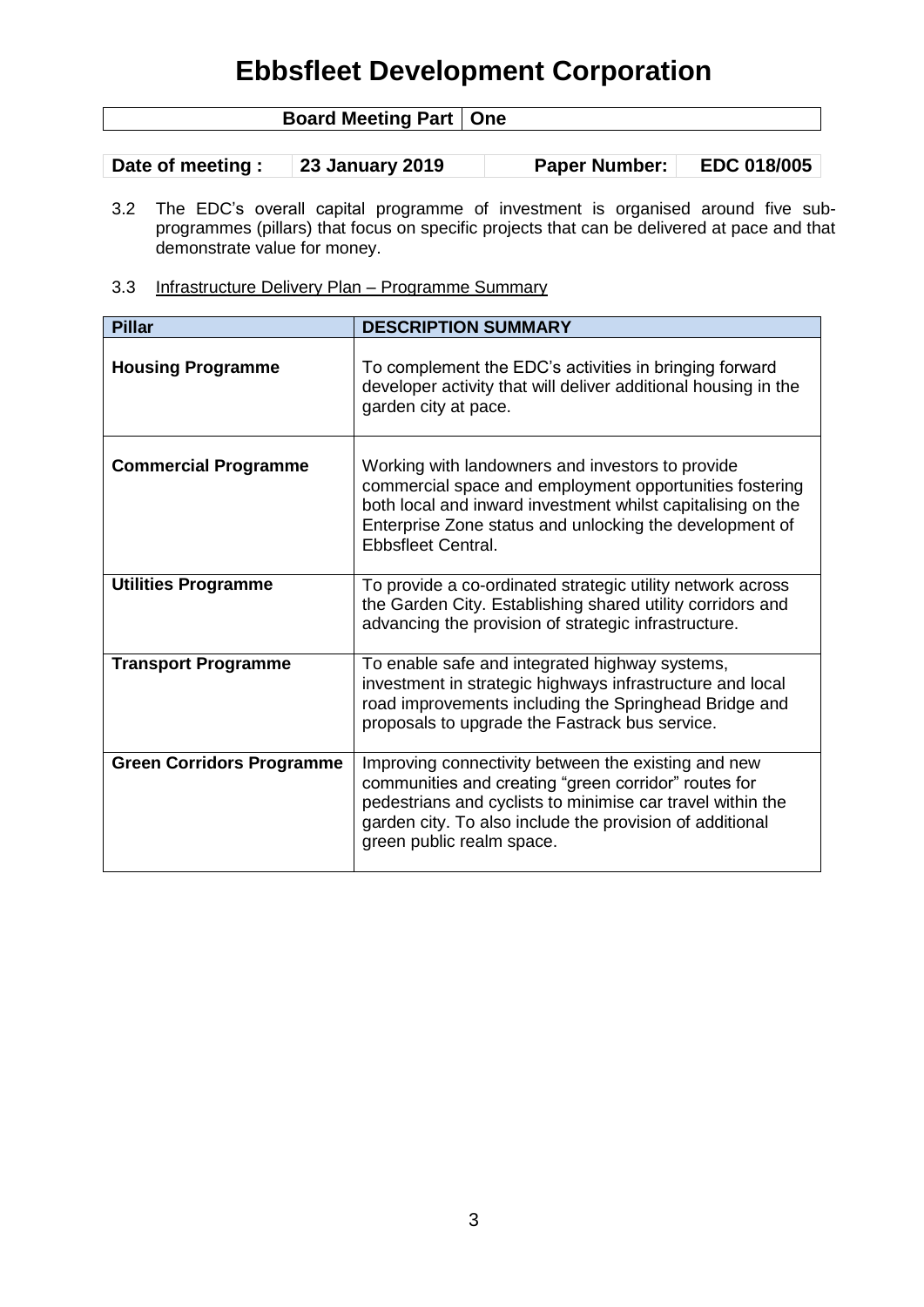### **Board Meeting Part | One**

**Date of meeting : 23 January 2019 Paper Number: EDC 018/005**

3.4 2018/19 programme capital expenditure as at 31<sup>st</sup> December:

| <b>Pillar</b>                                | <b>Full</b><br>Year<br><b>Budget</b> | <b>YTD</b><br><b>Actual</b> | <b>Comments</b>                                           |
|----------------------------------------------|--------------------------------------|-----------------------------|-----------------------------------------------------------|
|                                              | £000                                 | £000                        |                                                           |
| Housing                                      |                                      |                             |                                                           |
| Commercial                                   |                                      |                             |                                                           |
| <b>Utilities</b>                             | 1,000                                | 750                         | Spend on Electricity & other utilities                    |
| Transport                                    | 18,521                               | 11,672                      | Spend on Springhead Bridge, A2 and Fastrack               |
| <b>Green Corridors and</b>                   | 907                                  | 177                         | Spend on Green Corridors 1, Green Corridors 2             |
| Signage                                      |                                      |                             | and Signage.                                              |
| <b>Sub-Total</b>                             | 20,428                               | 12,599                      | Represents spend on projects in delivery                  |
| <b>Additional Projects</b><br>in Development | 4,072                                |                             | Potential project activity to 31 <sup>st</sup> March 2019 |
| <b>Total</b>                                 | 24,500                               | 12,599                      |                                                           |

#### **4. Staffing Structure and Recruitment**

- 4.1 The EDC has delegated authority to manage its own headcount in 18/19 as long as the costs of doing so can be accommodated within the EDC's total budget allocation for pay.
- 4.2 The Chief Executive is on an 18 month secondment from Homes England, due to end in September 2019.
- 4.3 External Project Managers have been recruited to lead work on Transport, Parks & Open Spaces, and Stewardship.
- 4.4 Three external staff are providing professional services to the Springhead Bridge project during the construction phase (Project Manager, Quantity Surveyor, and EDC Site Supervisor).
- 4.5 The Assistant Project Manager vacancy is being covered by an interim external incumbent.
- 4.6 A new role of Major Projects Development Manager is currently being advertised to support the work around the Central Area.
- 4.7 A Business Support Officer post to support the Projects Team is being re-advertised.
- 4.8 Maternity cover for the Finance Officer role is being provided by a fixed-term appointment to the end of May 2019, supported by a part-time agency candidate.
- 4.9 With the appointments and interim arrangements as set out above the headcount as at the 31<sup>st</sup> December 2018 was 34.7 FTE.